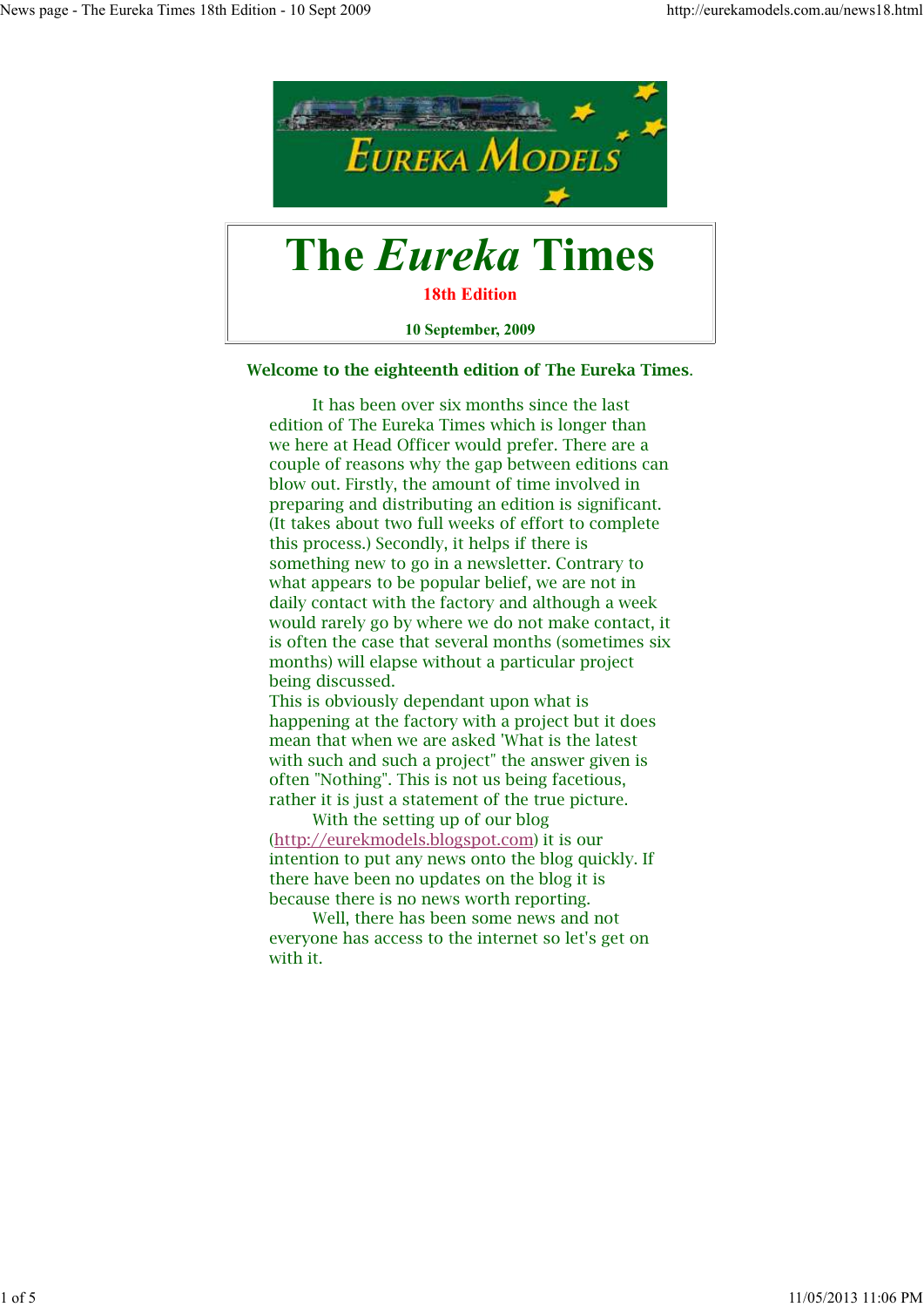

In a sign of what will become a more common event, 59s crossing at Ardglen Photo: Ray Pilgrim

**The 38s**



3827 fresh from shops. Photo: Ian Dunn

 The factory has advised that the 38s, both sound and non-sound, will be ready for dispatch fromt he factory on the 20th of September. Allowing for a few days loading at Shenzen and two weeks sailing time they should arrive at Port Botany around the 10th of October which would see distribution commence around the 15th of October

 All those who have models on order will be contacted before their model is posted to them. Attempts at contact will be made in order in which orders were received. Fully paid orders will be dealt with first. For those who sih to avail themselves of the pre-delivery price of \$550, full payment must be received by the 30th of September. We will not process any balance owing to credit cards without directions from the card holder to do so.

 If distribution of the AD60 was any guide it will take at least two months to complete distribution of the 38s.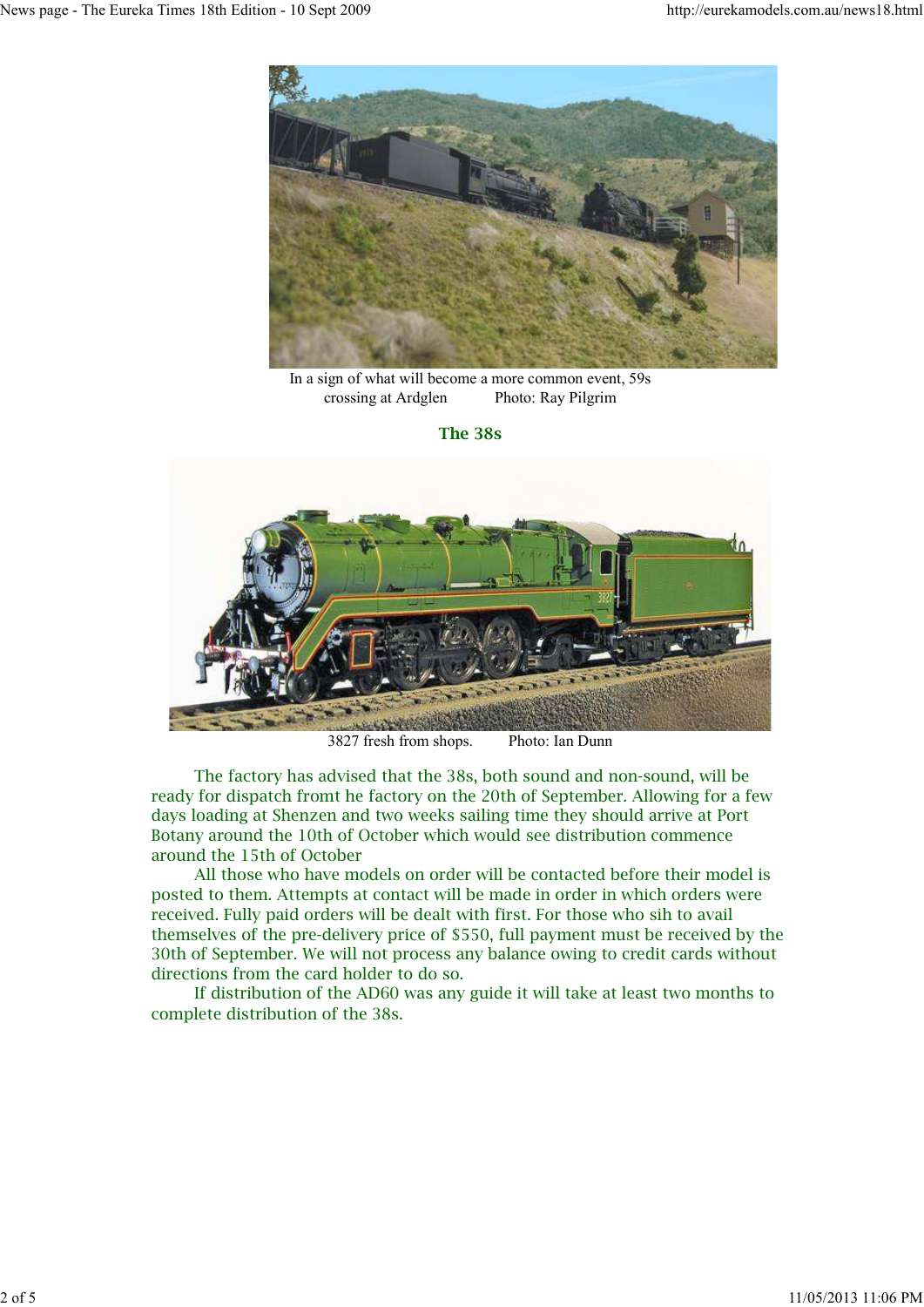

3820 fresh from shops. Photo: Ray Pilgrim.

# **The 59 Class:**

 With the 38 project nearing conclusion at long last it is time to move the 59 class project along. The drawings for the 59 have been complete for sometime and the factory has now been asked to commence tooling.

 6-8 months should see tooling completed so test shots can reasonable by expected about the middle of next year which would suggest a final delivery date in the first half of 2011.

 Both oil and coal burning versions will be available/ Order forms for those wishing to take advantage of the early-bird prices are soon to be posted on the website.

5917 at Hanbury Junction



# **The CPH/CTH**

 As previously advised, the non-sound CPH/CTH's are in stock with reasonable stocks of each livery on hand with the exception of Indian Red on original tongue and groove siding which has sold out.

 The "with sound" version has not yet been received from the factory. Hwoever the factory has indicated that we can expect a late October delivery.

# **The 40 Class**

 Paint Sample have been received from the factory. These were checked and have been returned to the factory for adjustments to colour used on the green and indian red versions. New paint samples will now be produced and returned to us for further checking. Once this is sorted out production will proceed all of which suggests and early 2010 delivery date.

# **The R and K classes:**

 Very slow progress is being made on the R class and we have therefore decided to commence tooling on the K class. This presents the possibility that the K could arrive before the R class. To deal with this possibility special offering is being made to all those who have an R class on order. This offer is contained in a seperate letter.

Order forms for the K class will be made available shortly and distributed with the next edition of Eureka Times.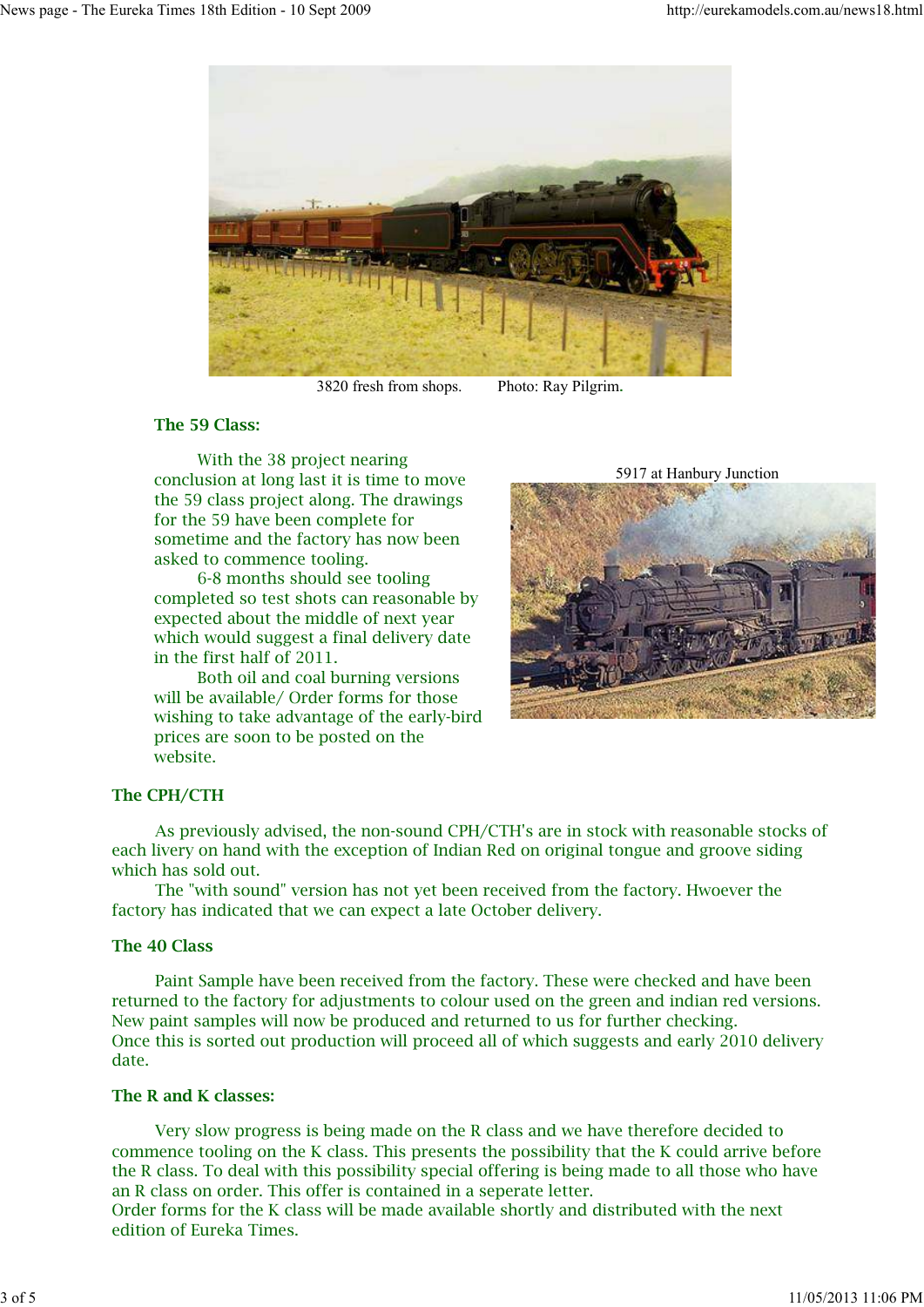# **The HUB set:**

 Final minor corrections to the drawings have been made and tooling is expected to commence shortly which means that the project is on track for a late 2010 delivery.

### **The AD60**

 All required tooling changes are complete and painted samples have been supplied to the factory. We are waiting for painted samples and advice from the factory as to when assembly time will be available. Delivery is not anticipated until early 2010.

### **The 620/720**

 Work on the re-run of the 620/720 2 car diesel is continuing. Full details and order forms will be circulated with the next edition. An early 2010 delivery is being worked towards.

# **In Stock:**

**LCH Trainpaks (LCHs only) and CHG vans:** Price is \$350 including a CHG van or \$300 without. CHG vans are also available seperately at \$50 each.

| <b>AD60s:</b> | With sound (only a few left)             | $\mathbf{r}$ | \$935 |
|---------------|------------------------------------------|--------------|-------|
|               | Without sound<br>$\sim$ $\sim$<br>$\sim$ | 14,900       | \$845 |
|               | Without sound and weathered              |              | \$870 |

**CPH/CTH:** Without sound in Silver and Blue, Cream and Green, Tuscan and Russet on original tongue and groove siding and Indian red on Masonite siding. \$440

### **As for the rest of the projects**

 LCH/CCH re-run along with the RSH variation, DEB set, oil tankers, BSV, BCW and 43 class diesel to name just a few are progressing slowly. A visit to the factory is scheduled for the 24th and 25th of September and so updates can be expected.

 Another edition of the Eureka Times might even be on the cards depending on how we here at Eureka handle the tsunami which is about to hit us in the form of a container full of 38s.



# **The Eureka Blog:**

 We now have a blog up and running at http://eurekmodels.blogspot.com. We are using the blog to provide more regular information on goings-on at Eureka. Posting to a blog is a lot easier than making changes to a web-site and updates to the blog are already happening on a more frequent basis. Postings are intended to be informal and newsy. The blog is not designed to replace the Eureka web-site but rather to complement it. Comments are welcome although those posting comments will need to identify themselves. Anonymous postings will be deleted.

 The blog will have the latest information available in a project so there should be no need for anyone with access to the blog to ask "What is the latest on such and such a project?" Whatever is on the blog will e the latest news available.

# **Ron Cunningham EUREKA MODELS PO Box 407 SANS SOUCI NSW 2219**